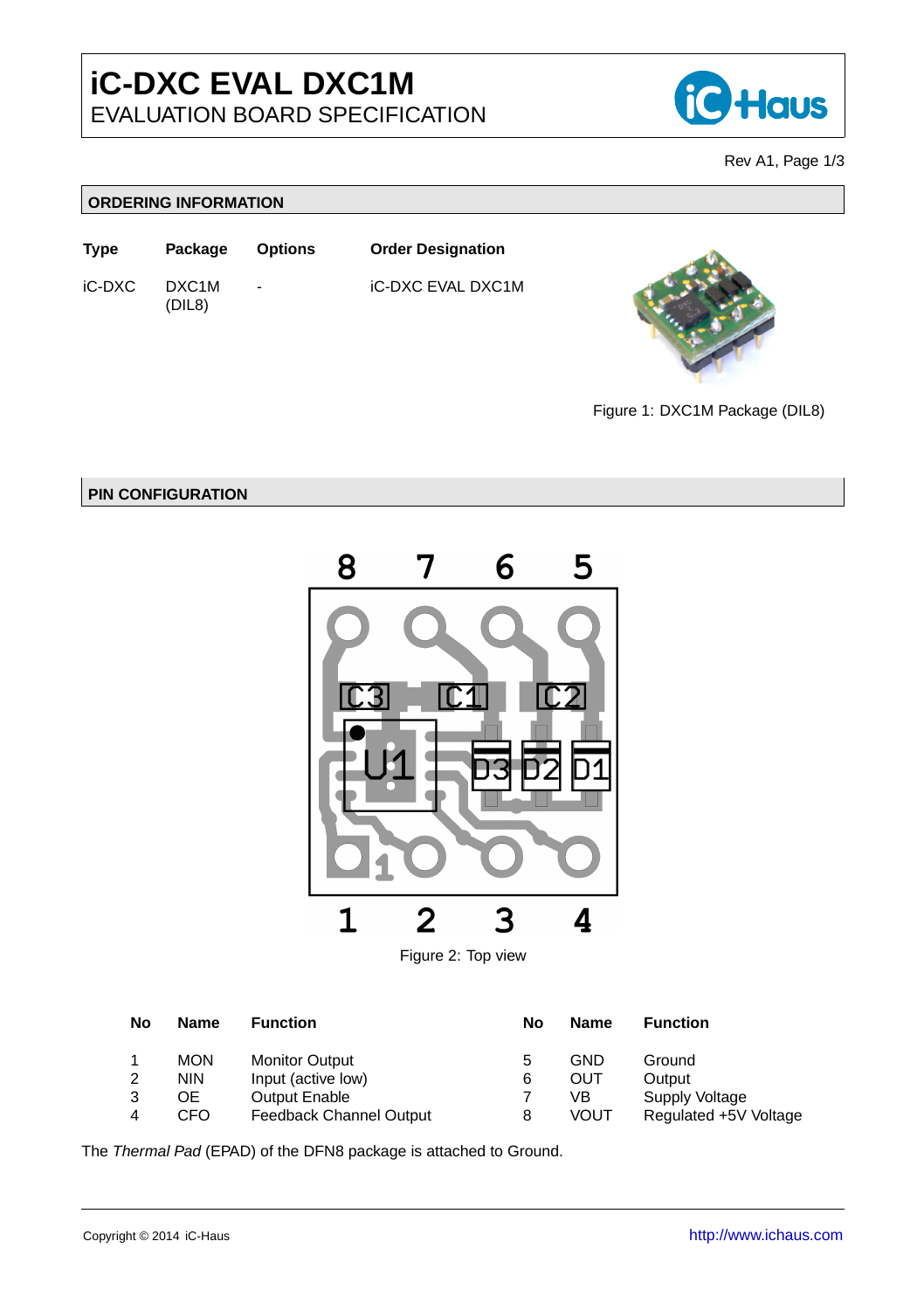

Rev A1, Page 2[/3](#page-2-0)

# **SCHEMATICS**



Figure 3: Circuit diagram

## **THERMAL DATA**

|                 | Item Symbol  | Parameter                           | <b>Conditions</b>     |       |      |      | Unit |
|-----------------|--------------|-------------------------------------|-----------------------|-------|------|------|------|
| No.             |              |                                     |                       | Min.  | Typ. | Max. |      |
| TG1             | Та           | Operating Ambient Temperature Range |                       | $-20$ |      | 85   | °C   |
| TG <sub>2</sub> | Ts           | Storage Temperature Range           |                       | -20   |      | 85   | °C   |
| TG3             | <b>R</b> tha | Thermal Resistance Chip to Ambient  | IC-DXC on DXC1M board |       | 110  |      | K/W  |